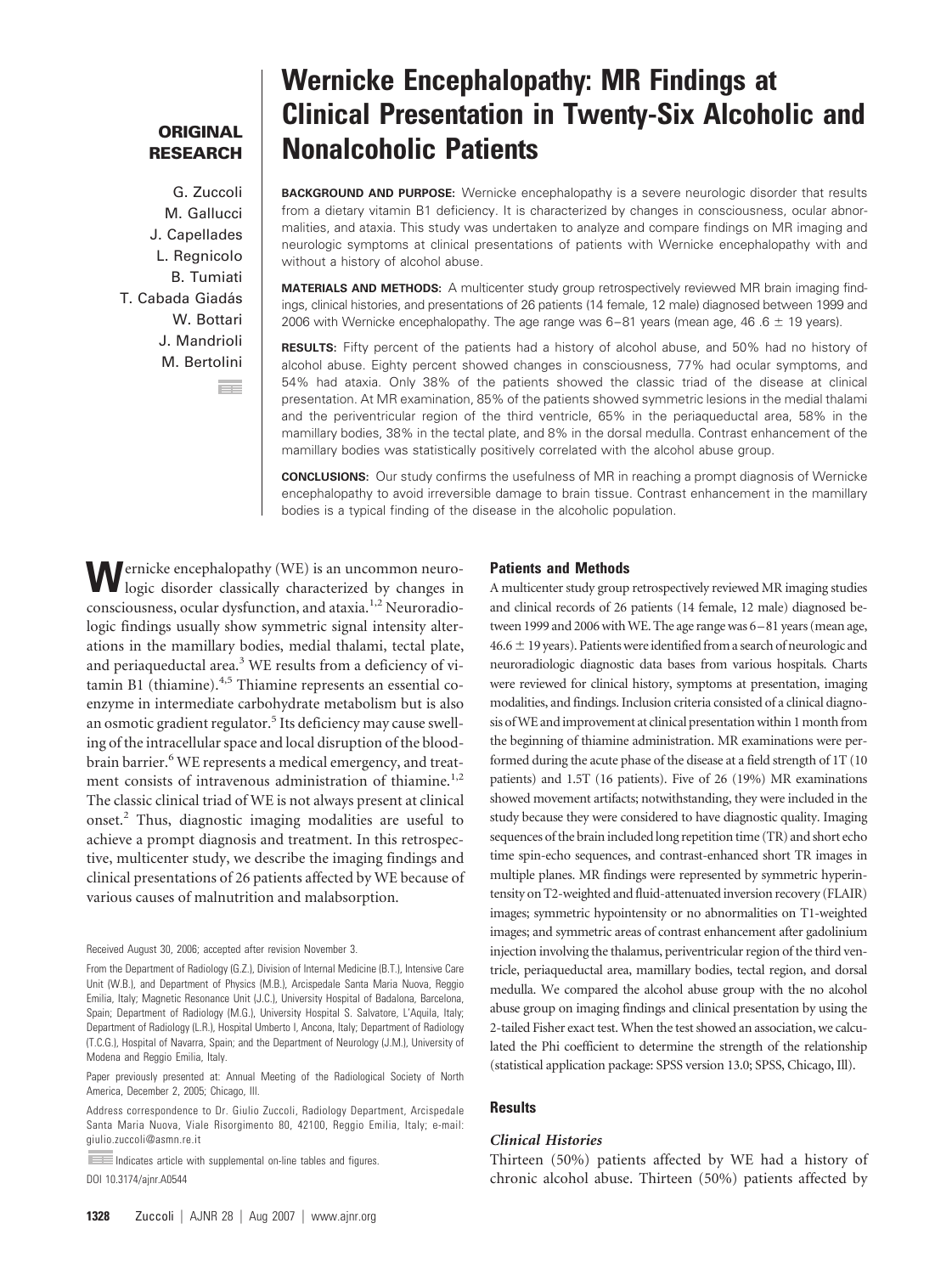

**Fig 1.** A 33-year-old man presented with sudden and progressive changes in consciousness after prolonged voluntary food starvation.

*A,* Axial FLAIR (11000/140/2 [TR/TE/NEX]) image shows marked hyperintensity of the tectal region (*white arrows*), periaqueductal area (*black arrowheads*), and mamillary bodies (*white arrowheads*). The lesions are compatible with reversible cytotoxic edema.

*B,* On sagittal T1-weighted (530/13/2 [TR/TE/NEX]) image, low signal intensity areas with respect to the pons of both periaqueductal areas (*black arrowheads*) and tectal plate (*white arrowheads*) are seen. Note that the local swelling determines mild stenosis of the cerebral aqueduct.

*C,* Ten days after thiamine replacement, a partial regression of the lesions involving the aqueductal region (*black arrowheads*) and mamillary bodies (*white arrowheads*) is easily seen on axial FLAIR image.

*D,* This finding is confirmed by a sagittal T1-weighted image showing reopening of the cerebral aqueduct (*white arrowheads*).

WE did not have a history of alcohol abuse. In the nonalcoholic group, the most frequent cause of thiamine deficiency was malabsorption as a result of malignant tumors of the gastrointestinal tract (6/13 patients, 46%). Among these, 4 patients underwent surgery for gastric cancer. Four (31%) patients had hyperemesis (3 with hyperemesis gravidarum, 1 with hyperemesis during chemotherapy). Three (23%) of 13 patients had severe malnutrition caused by prolonged voluntary starvation (1), anorexia nervosa (1), and socioeconomic poverty (in 1 pediatric patient).

# *Neurologic Findings at Clinical Presentation*

The most frequent neurologic findings were changes in consciousness in 21/26 patients (81%, 10 in the alcohol abuse group [AL] versus 11 in the group with no alcohol abuse [NA]). These changes showed a wide spectrum of presentations ranging from mild disorientation to coma. Twenty patients (77%, 12 AL and 8 NA) showed ocular symptoms. Fourteen patients (54%, 10 AL and 4 NA) showed ataxia. With reference to changes in consciousness and ocular symptoms, no statistical associations were found between the alcohol abuse and the nonalcoholic groups. The alcohol abuse group showed a statistically positive correlation with ataxia  $(P =$ 







**Fig 2.** A 53-year-old woman with an history of chronic alcohol abuse presented with the classic neurologic triad of Wernicke encephalopathy. Coronal T2-weighted (2500/90/2 [TR/TE/NEX]) (*A*) and coronal FLAIR images (9000/105/2 [TR/TE/NEX]) (*B*) show high signal intensity circumscribed to the mamillary bodies (*white arrows*). After administration of contrast media, central enhancement (*white arrows*) of both mamillary bodies is seen on coronal T1-weighted image (532/ 15/2 [TR/TE/NEX]) (*C*).

.047, Phi = 0.463). Only 10/26 patients (38%, 7 AL and 3 NA) showed the classic triad of the disease at clinical presentation.

#### *Imaging Features*

All 26 patients underwent MR. The MR sensibility was 0.92  $\pm$  $0.10$ , confidence interval = 0.95. Twenty-three (88%) patients showed high signal intensity alterations on long TR spin-echo sequences; 8 (31%) showed low signal intensity alterations on short TR spin-echo images. Twenty-two (85%) patients showed symmetric lesions of the medial thalami and the periventricular region of the third ventricle (9 AL and 13 NA). Seventeen (65%) patients showed alterations of the periaqueductal area (7 AL and 10 NA) (Fig 1). Fifteen (58%) patients showed alterations of the mamillary bodies (10 AL and 5 NA) (Fig 2). Eight (31%) patients showed alterations of the tectal plate (2 AL and 6 NA). Only 2 (8%) patients showed lesions of the dorsal medulla with selective involvement of the prepositus hypoglossal nuclei (Fig 3). Only 1 (4%) patient showed symmetric alterations of the cerebellum. Regarding the presence of signal intensity alterations in unenhanced sequencesinvolving anatomic regions typical and atypical for the disease, no significant statistical associations were observed between the 2 groups.

Contrast media was administered in 17/26 (65%) patients (8 AL and 9 NA). Among these patients, 8/17 (47%, 7 AL and 1 NA) showed contrast enhancement. The anatomic structures that most frequently showed contrast enhancement were the mamillary bodies (6 patients), followed by the tectal plate (3 patients), thalamus (3 patients), and periaqueductal area (2 patients). In Patient 1 in the alcohol abuse group, the alteration seemed to be only in contrast enhancement that symmetrically involved the mamillary bodies (Fig 4). A statistically positive correlation ( $P = 0.002$ ,  $\text{Phi} = 0.783$ ) between contrast enhancement in the mamillary bodies and the alcohol abuse group was found. Of the group with no history of alcohol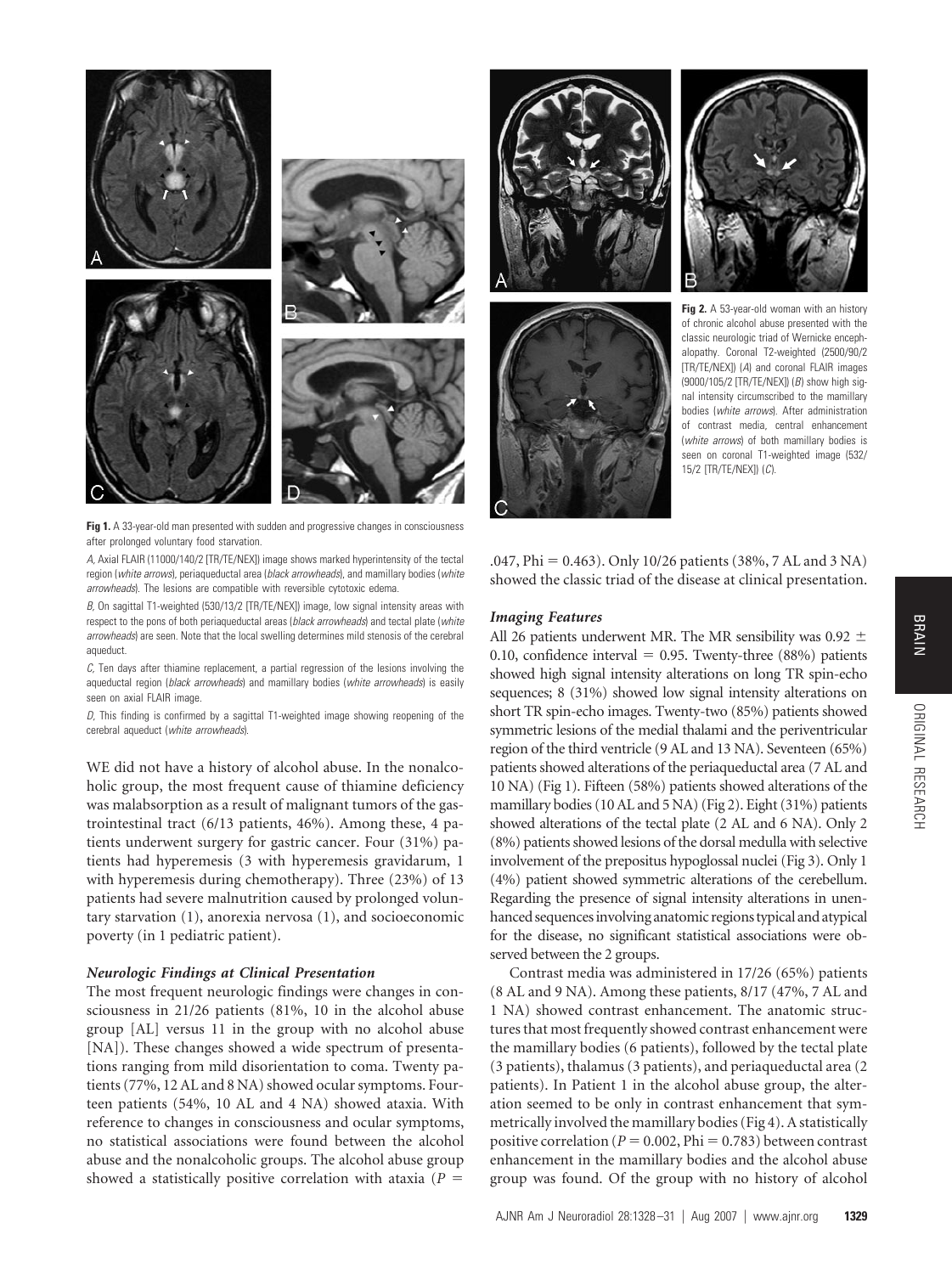



the lower tectal plate (*black arrow*), dorsal upper medulla (*black arrowheads*), and mamillary body (*white arrow*). *B,* Symmetric involvement of the prepositus

hypoglossal nuclei (*white arrows*) is demonstrated on an axial FLAIR (11000/140/2 [TR/TE/NEX]) image

*C,* Alterations in the tectal plate (*white arrows*) and mamillary bodies (*white arrowheads*) are seen.

*D,* Axial FLAIR image at the level of the basal ganglia shows alterations of the medial thalamic nuclei (*white arrows*).

*E-G,* Twelve days after the start of thiamine replacement therapy, regression of neurologic symptoms and FLAIR abnormalities is seen.

abuse, Patient 11 showed symmetric involvement of the cerebellum. Hydrocephalus due to occlusion of the cerebral aqueduct was not found in any of the patients. Data on histories, symptoms, imaging modalities, and findings in both groups are summarized in on-line Tables 1 and 2. On-line Table 3 shows the topographic distribution of lesions in both groups. On-line Figure 1 compares the groups by anatomic abnormalities. On-line Table 4 shows the neurologic symptoms typical for the disease in both groups. On-line Figure 2 compares the groups by neurologic symptoms.



**Fig 4.** A 45-year-old woman with a history of alcohol abuse had changes in consciousness and ocular abnormalities.

*A,* No signal intensity alterations are seen on axial T2-weighted (2500/90/2 [TR/TE/NEX]) image at the level of the mamillary bodies and periaqueductal area. No alterations are seen on T2-weighted image at the level of the basal ganglia (not shown).

*B,* After administration of contrast media, contrast enhancement of the mamillary bodies is demonstrated (*white arrows*) on axial T1-weighted (532/15/2 [TR/TE/NEX]) image.

# **Discussion**

WE is a life-threatening condition, and its prognosis depends on prompt diagnosis followed by intravenous administration of thiamine.<sup>2,5</sup> If left untreated, severe amnesic deficits, Korsakoff psychosis, and even death may follow the acute phase of the disease.<sup>1,2,4,5,7</sup> WE is frequently associated with chronic alcohol abuse, but many other pathologic conditions can cause the disease. Some of them include tumors of the gastrointestinal tract, gastroplasty for obesity, psychogenic refusal of food, hyperemesis gravidarum, anorexia nervosa, prolonged infectious-febrile disease, voluntary food starvation, chronic uremia, and parenteral therapy.<sup>2,7-13</sup> Although the hallmark of the disease is represented by a clinical triad of altered consciousness, ocular dysfunction, and ataxia, many studies show incomplete neurologic presentation.<sup>1,2</sup> This finding has been confirmed by our results, with only 38% of patients showing the classic triad of WE. It is noteworthy that most of them (7 AL vs 3 NA) had a history of alcohol abuse. In our study, altered consciousness, the most frequent neurologic symptom at clinical onset, was almost equally balanced between the 2 groups (AL and NA). On the other hand, ocular symptoms and ataxia were more frequently seen in the alcohol abuse group, with a positive correlation.

In our casuistry, the anatomic regions most frequently involved by symmetric lesions were the medial thalami and the periventricular area of the third ventricle. To explain these findings, we speculated that these areas represent regions where maintenance of cellular osmotic gradients is strictly related to physiologic levels of thiamine concentration and that any reduction in thiamine may determine early symmetric metabolic breakdown, as easily evidenced by MR as cytotoxic edema.<sup>5</sup> The lesions of the thalamus and periventricular region of the third ventricle were always associated with other alterations typical of the disease (except in Patient 3 in the nonalcoholic group), which confirms a previous report.<sup>14</sup>

When sudden onset of symptoms such as somnolence and altered consciousness are present, the differential diagnosis of lesions of the symmetric medial thalami should include ischemia as a result of occlusion of the artery of Percheron and